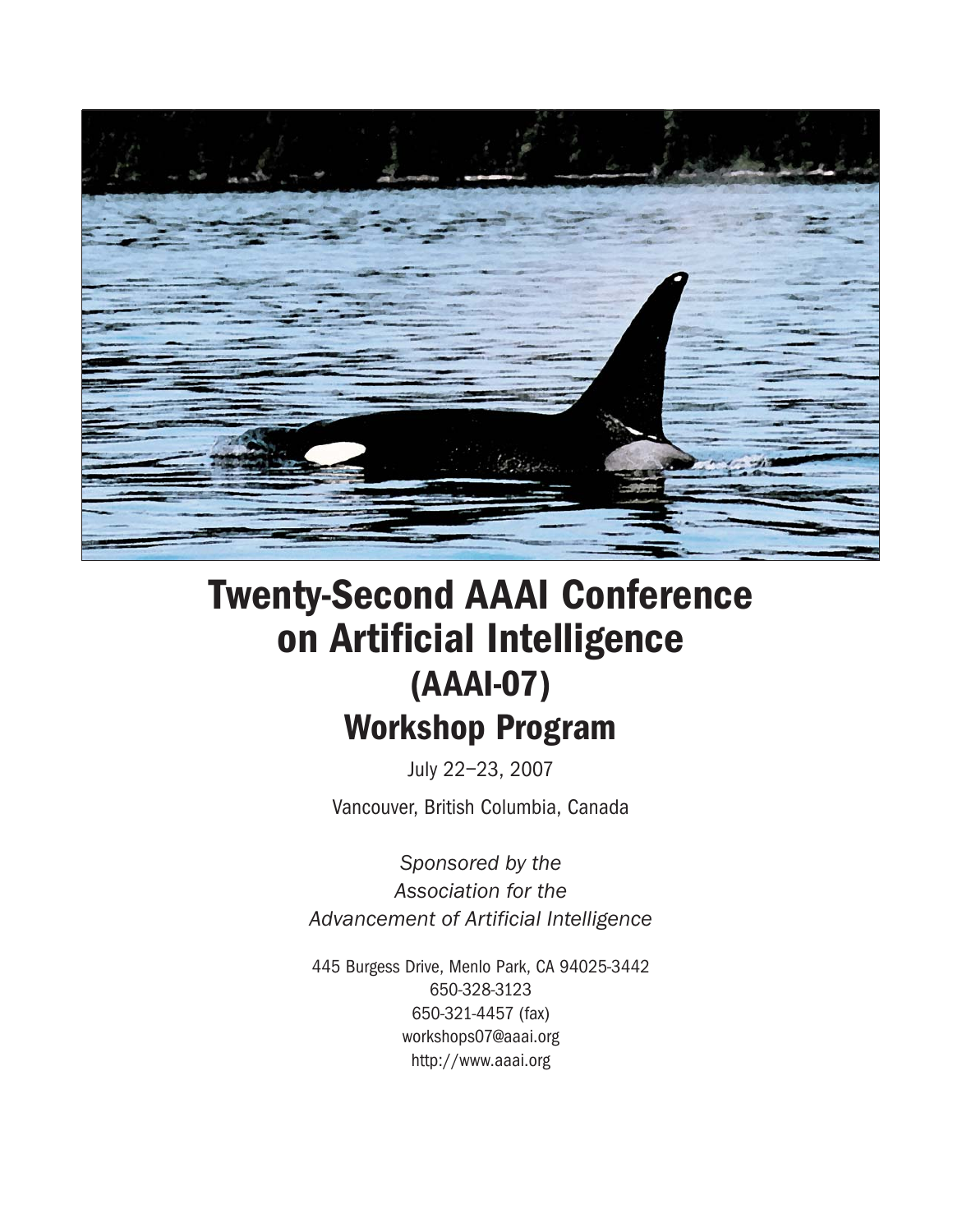## **Deadlines**

- April 10: Submissions due
- April 25: Notification of acceptance
- May 15: Camera-ready copy due to organizers and AAAI
- July 22-23: AAAI-07 Workshop Program

## AAAI Formatting Guidelines

■ www.aaai.org/Publications/Author/author.php

AAAI is pleased to present the AAAI-07 Workshop Program. Workshops will be held Saturday and Sunday, July 22–23, 2007 at the Hyatt Regency Vancouver. Exact locations and dates for the workshops will be determined in early spring. The AAAI-07 workshop program includes 15 workshops covering a wide range of topics in artificial intelligence. Workshops are one day unless noted otherwise in the individual description. Each workshop is limited to approximately 25 to 65 participants. Participation at these workshops is by invitation from the workshop organizers. There is a separate fee for attendance at a workshop. Workshop registration is discounted for AAAI-07 technical registrants. Registration information will be mailed directly to all invited participants. All workshop participants must preregister, and must indicate which workshop(s) they will be attending. Workshop reports are included in the workshop registration fee, and will be distributed onsite during the workshop. In most cases, reports will also be available after the conference as part of the AAAI Press technical report series.

#### Submission Requirements

Submission requirements vary for each workshop, but most key deadlines are uniform, unless otherwise noted. Submissions are due to the organizers on April 10, 2007, except where noted. Workshop organizers will notify submitters of acceptance by April 25, 2007. Camera-ready copy (formatted in AAAI style) is due back to workshop organizers by May 15, 2007 (working notes) and to AAAI by May 22, 2007. Please mail your submissions directly to the chair of the individual workshop according to their directions. Do not mail submissions to AAAI. For further information about a workshop, please contact the chair of that workshop.

# Format

AAAI two-column format (AAAI style) is often required for workshop submissions, and will be required for all final accepted submissions. For formatting instructions and sample documents, see the author instructions page.

## AAAI Workshop Chairs

Simon Parsons (parsons@sci.brooklyn.cuny.edu) Department of Computer and Information Science Brooklyn College City University of New York Robert Givan (givan@purdue.edu) School of Electrical and Computer Engineering Electrical Engineering Building Purdue University

## **Contents**

The titles of the fifteen AAAI workshops are:

- W1: Acquiring Planning Knowledge via Demonstrations
- W2: Configuration
- W3: Evaluating Architectures for Intelligence
- W4: Evaluation Methods for Machine Learning II
- W5: Explanation-Aware Computing
- W6: Human Implications of Human-Robot Interaction
- W7: Intelligent Techniques for Web Personalization
- W8: Mobile Robot Workshop
- W9: Plan, Activity and Intent Recognition
- W10: Preference Handling for Artificial Intelligence
- W11: Recommender Systems
- W12: Semantic e-Science
- W13: Spatial and Temporal Reasoning
- W14: Trading Agent Design and Analysis
- W15: Information Integration on the Web

## **Deadlines**

Deadlines and a link to formatting guidelines are provided in the shaded box above.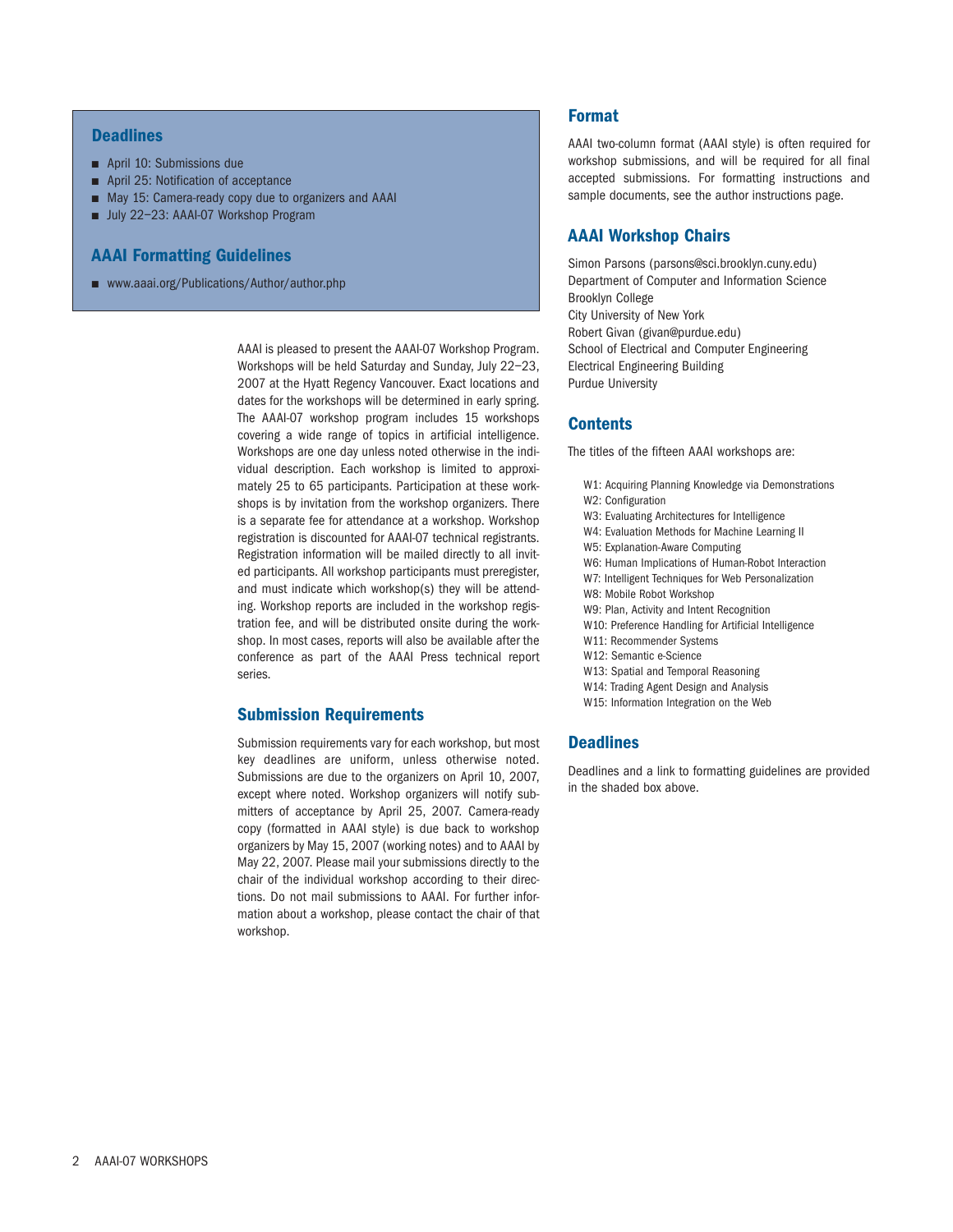In the mid-to-late 1980s there was a flurry of papers on various types of explanation-based techniques being applied to learning how to perform actions by observing human performance in a domain. For example, in 1987, Segre demonstrated a system that would observe a human solving a single robot-assembly planning problem, and would then be able to generalize this to a large set of related planning problems. However, as statistical approaches gained in power and popularity, and as the amount of data and datasets available through the web proliferated, machine learning has moved in that direction and away from learning from a single example or using a strong domain model. Recently, however, new efforts have begun to once again look at explanation-based learning. This workshop is an attempt to explore these new efforts, especially in the area of learning planning knowledge.

Topics of interest include the following:

- Learning to plan by observing a human
- Combining observations and advice for learning
- Evaluating one-shot learning
- Representations for planning that are more easily learned
- Use of domain models in learning
- Taking advantage of semantic web (OWL) knowledge in learning
- New approaches to explanation based learning
- Case-based and analogical learning from sparse observations
- Studies of how people teach by, and learn from, demonstration

## Format

This workshop will be a mixture of invited talks, panels, and posters or presentations by attendees.

## **Submissions**

Those who want to attend should submit a short abstract (1–2 pages PDF) describing their work and/or interest. Those with accepted abstracts will be invited to submit a short paper to the workshop proceedings. Submitters should send the abstract as an attachment to an e-mail including their full contact information (electronic and surface mail) to aaai07.ilworkshop@gmail.com.

#### Organizing Committee

Mark Burstein (burstein@bbn.com), Tom Dietterich (tgd@eecs.oregonstate.edu), Jim Hendler, chair (hendleratcs.rpi.edu) and Drew McDermott (drew.mcdermott@yale.edu).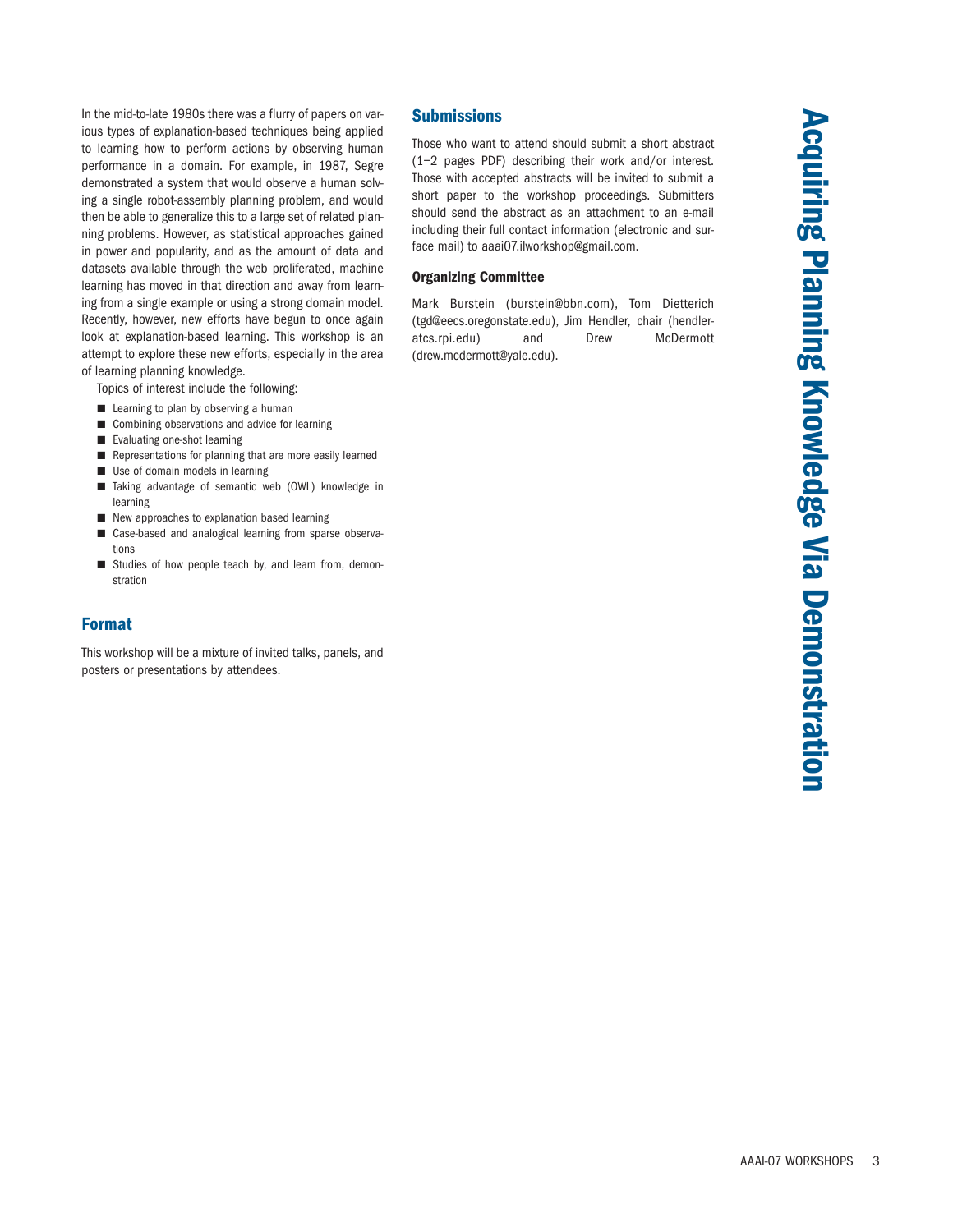This workshop continues the series of nine successful configuration workshops started at the AAAI 1996 Fall Symposium and continued alongside IJCAI, AAAI, and ECAI since 1999. The main goal of the workshop is to promote high-quality research in all technical areas related to configuration and to bring together researchers and practitioners from industry and academia. The workshop is of interest to both AI researchers and industry representatives interested in the relationship between configuration technology and the business problem behind configuration and mass customization.

Areas of interest include the following:

- Configuration problems and models (structure of configuration problems; knowledge representation and acquisition; fuzzy and incomplete knowledge; knowledge base verification, validation and diagnosis; standardization of catalog exchange formats; configuration problems, including discrete/continuous/mixed constraints; product and process configuration; service configuration; product design and configuration).
- Reasoning methods

(constraint satisfaction problems and extensions, preference based reasoning, description logics, rules, case-based reasoning, SAT-solving, local search, genetic algorithms, neural networks, problem decomposition, optimization, multicriteria optimization, symmetry breaking, cooperative configuration processes, reconfiguration of existing systems, explanations, distributed problem solving, benchmark proposals, [knowledge-based] recommendation).

■ Interactivity and e-business

(personalization, ontology, intelligent man machine interaction, machine learning, client/server architecture, configuration web service, distributed configuration, configuration process modeling).

- Integration into the business process (product data management, CAD, pricing, ERP, CRM, process configuration).
- Applications and tools (configuration tools, design tools, application reports, case studies, real-world challenges, test environments for configuration knowledge bases).

## **Submissions**

Workshop participation will be by invitation only. If you would like to participate, submit either a full paper of no more than 6 pages (or 6,000 words), or a position statement, short paper, or problem instance (at most 3 pages or 3,000 words). Short papers may address an important problem for further research or describe a practical problem or an interesting lesson learned. In addition, we solicit proposals for short demonstrations (at most 3 pages with demonstrations taking at most 15 minutes). See the workshop's supplemental web page for details on the submission procedure.

# Workshop Chairs

Barry O'Sullivan (b.osullivan@cs.ucc.ie) (University College Cork, Ireland) and Klas Orsvarn (klas.orsvarn@tacton.com) (Tacton System AB, Sweden).

#### Organizing Committee

Claire Bagley (Oracle Corporation USA), Alexander Felfernig (University Klagenfurt, Austria), Esther Gelle (ABB Corporate Research AG, Switzerland), Barry O'Sullivan (University College Cork, Ireland), Klas Orsvarn (Tacton System AB, Sweden).

# Additional Information

For additional information and a complete list of the program committee, please visit the supplemental workshop website.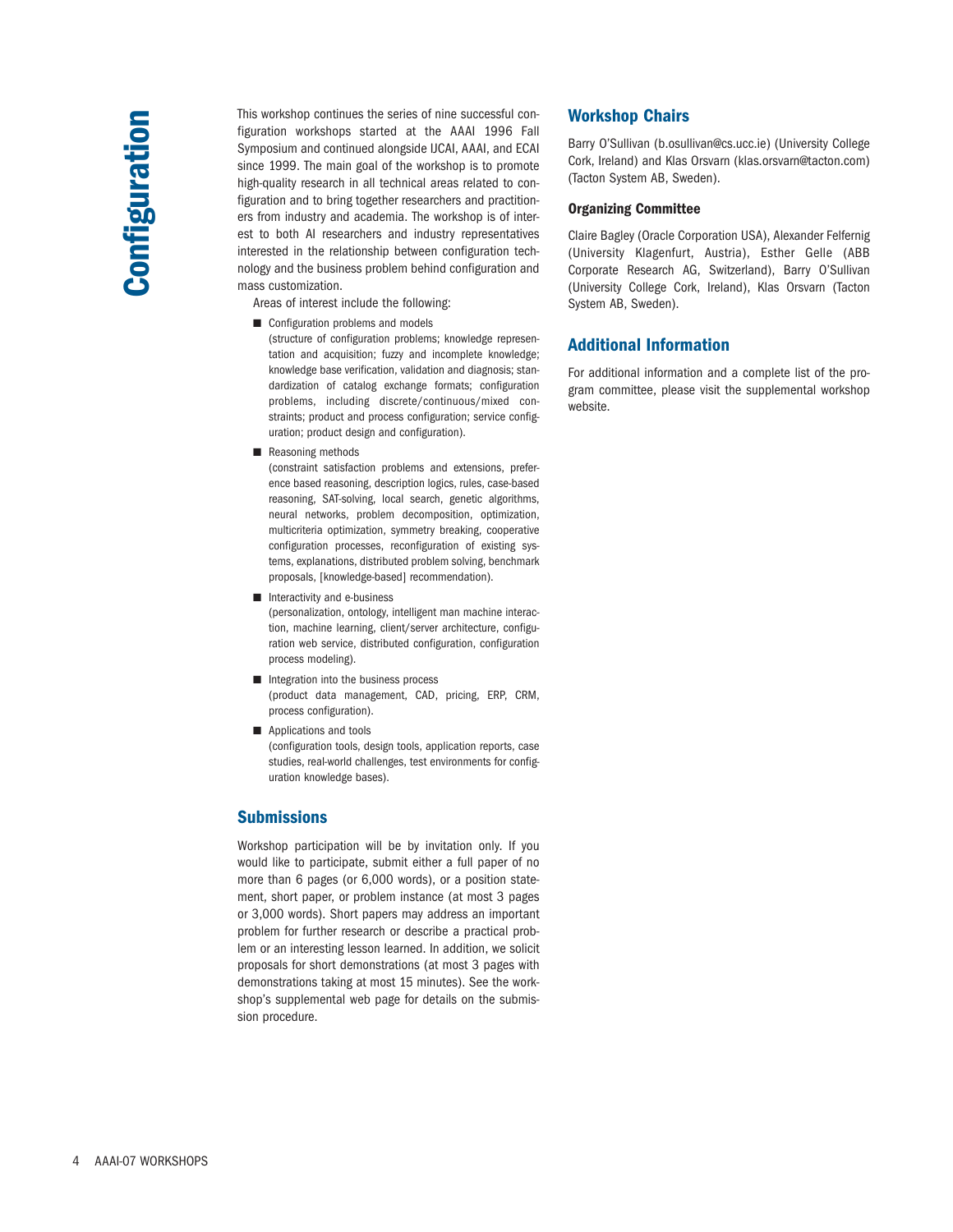Cognitive architectures form an integral part of robots and agents. Architectures structure and organize the knowledge used by the agents to select actions in dynamic environments, plan and solve problems, learn, and coordinate with others. Architectures serve to integrate general capabilities expected of an intelligent agent (such as planning and learning), to implement and test theories about agent cognition, and to explore domain-independent mechanisms for intelligence.

As AI research has improved in formal and empirical rigor, traditional evaluation methodologies for architectures have sometimes proved insufficient. Formal analysis has often proved elusive; we seem to be missing the notation required for proving properties of architectures. Experiments that demonstrate generality are notoriously expensive to perform, are not sufficiently informative, and, at a high-level, evaluation is difficult because the criteria are not well defined: Is it generality? Ease of programmability? Compatibility with data from biology and psychology? There are no established evaluation methodologies and only a handful of established evaluation criteria.

Recognizing that scientific progress depends on the ability to conduct informative evaluation (by experiment or formal analysis), this workshop will address the methodologies needed for evaluating architectures. The focus is on methodology, rather than specific architectures. The workshop has two goals  $-$  to promote discussion and to propose evaluation criteria that will be accepted by the research community as recognized evaluation guidelines.

Key questions for consideration include the following:

- What are the underlying research hypotheses one explores with architectures?
- What functions or characteristics turn an architecture into a architecture supporting intelligence?
- How are architectures to be compared in an informative manner?
- Are different types of evaluation needed for different types of cognitive architectures?
- What are the criteria and scales of evaluation?
- How should we validate the design of a cognitive architecture?
- Are there any relevant formal methods? Can we prove properties of architectures?
- Can we develop a common ontology for describing architectures and/or the various sets of requirements against which they can be evaluated?
- How can data sets and benchmarks (standardized tasks) be used to evaluate architectures?

# Workshop Cochairs

Gal Kaminka (galk@cs.biu.ac.il) and Catherina Burghart (burghart@ira.uka.de)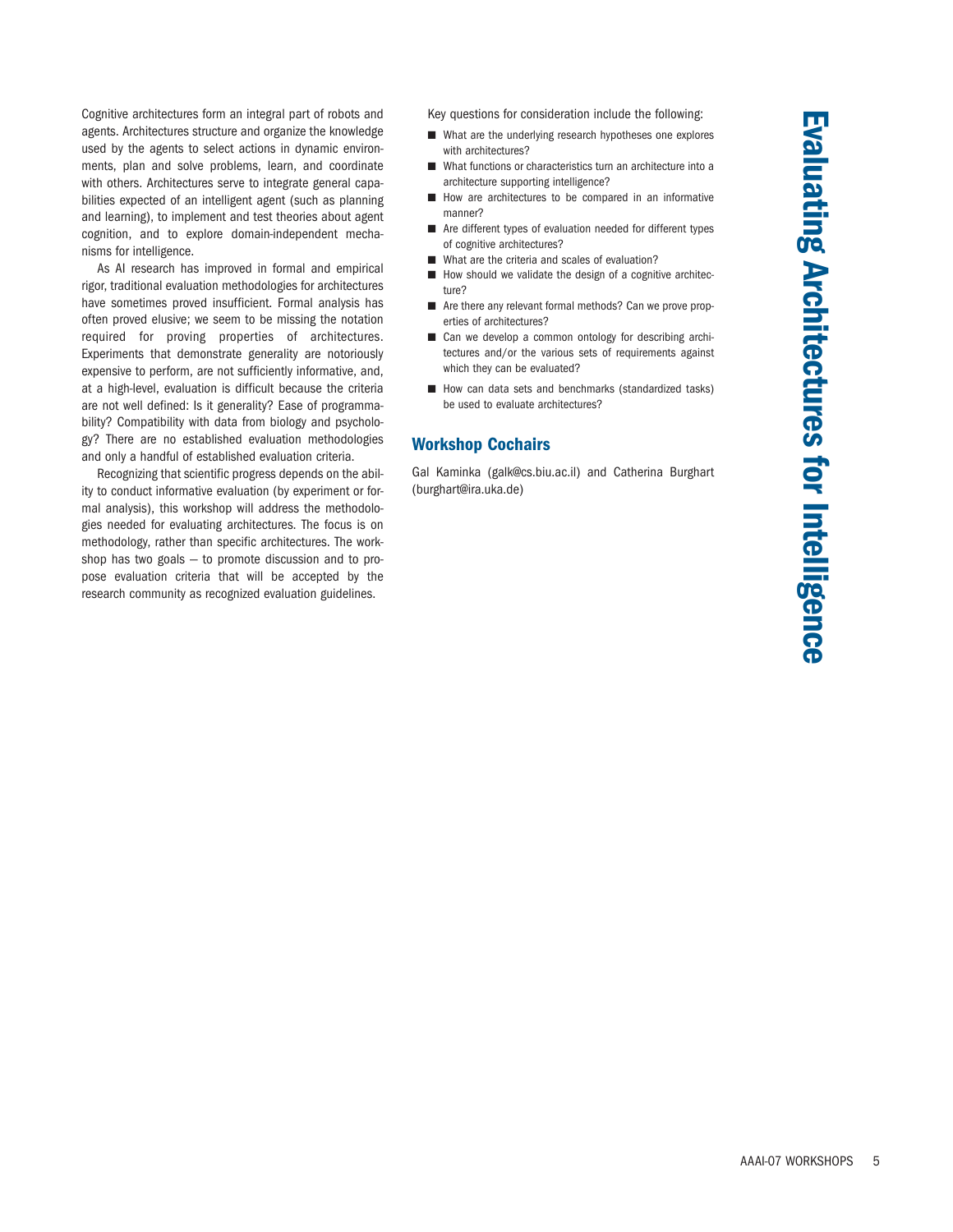The purpose of this workshop is to continue the lively and interesting debate that started last year at the AAAI 2006 workshop on evaluation methods for machine learning. The previous workshop was successful on the following points:

It established that the current means of evaluating learning algorithms has some serious drawbacks. It established that there are many important properties of algorithms that should be measured, requiring more than a single evaluation metric.

It established that algorithms must be tested under many different conditions.

It established that the UCI data sets do not reflect the variety of domains to which algorithms are applied in practice.

For this year's workshop, we intend to address, in a more specific fashion, some of the topics that were raised at last year's workshop and some new ones. Last year's participants are invited to submit papers reflecting the evolution of their views within the year, or new ideas. Researchers, or practitioners, interested in this issue who did not get a chance to submit a paper last year are invited to do so this year.

#### Topics

We invite position papers and technical papers addressing three main topics, and their subtopics:

- Evaluation metrics The efficacy of existing evaluation metrics The need for new metrics Useful metrics from the other fields Single number summaries versus curves New performance visualization methods
- Statistical issues Cross-validation versus bootstrap Bias versus variance Parametric versus nonparametric The power of tests Sampling methods Multiple comparisons
- Data sets The (over) use of community repositories such as UCI Concept drift Synthetic, or semisynthetic, data sets

## Format

The workshop will consist of invited talks, panel discussion, and presentations. We are planning to have several invited speakers. Some, from outside of our research community, will be able to criticize our accepted practices from an external point of view. Some, from inside our community, will discuss how we could improve on our current practices.

Our invited speakers will be asked to engage each other on the various issues surrounding the problem of evaluation in machine learning at the end of the workshop. The audience will be strongly encouraged to participate in the discussion.

The papers accepted to the workshop will be presented throughout the day between the various invited talks. Papers will be grouped by theme, in order to facilitate discussion at the end of each session.

## **Attendance**

Workshop attendance is open to the public. Priority will be given to those active participants in the workshop (paper authors or speakers).

## **Submissions**

Authors are invited to submit papers on the topics outlined above or other related issues. Both position and technical reports will be considered for this workshop. To promote a lively event, with plenty of discussion, the organizers are very interested in papers that take strong positions on the issues listed above. Workshop papers should not exceed 6 pages using AAAI style. Submissions should be made electronically in PDF or PostScript format and should be sent (no later than April 1, 2007) by e-mail to William Elazmeh at welazmeh@site.uottawa.ca. Resubmissions and position papers (of at least 1 page) are welcome.

#### Organizing Committee

William Elazmeh (main contact) School of Information Technology and Engineering, University of Ottawa 800 King Edward Ave., Room 5-105 Ottawa, Ontario, K1N 6N5 Canada Telephone: +1 (613) 562 5800 Extension 6699 Fax.: +1 (613) 562 5664 E-mail: welazmeh@site.uottawa.ca Chris Drummond (NRC Institute for Information Technology, Canada) (chris.drummond@nrc-cnrc.gc.ca), Nathalie Japkowicz (School of Information Technology and Engineering, University of Ottawa, Canada)(nat@site.uottawa.ca), Sofus A. Macskassy (Fetch Technologies, USA) (sofmac@fetch.com).

#### Program Committee

Nitesh Chawla (University of Notre Dame, USA), Peter Flach (University of Bristol, UK), Alek Kotcz (Microsoft Research, USA), Nicolas Lachiche (Louis Pasteur University, France), Sylvain Letourneau (National Research Council, Canada), Dragos Margineantu (The Boeing Company, Phantom Works, USA), Stan Matwin (University of Ottawa, Canada), Kiri Wagstaff (NASA Jet Propulsion Laboratory, USA).

## Additional Information

For additional information about the workshop please visit the supplemental workshop website.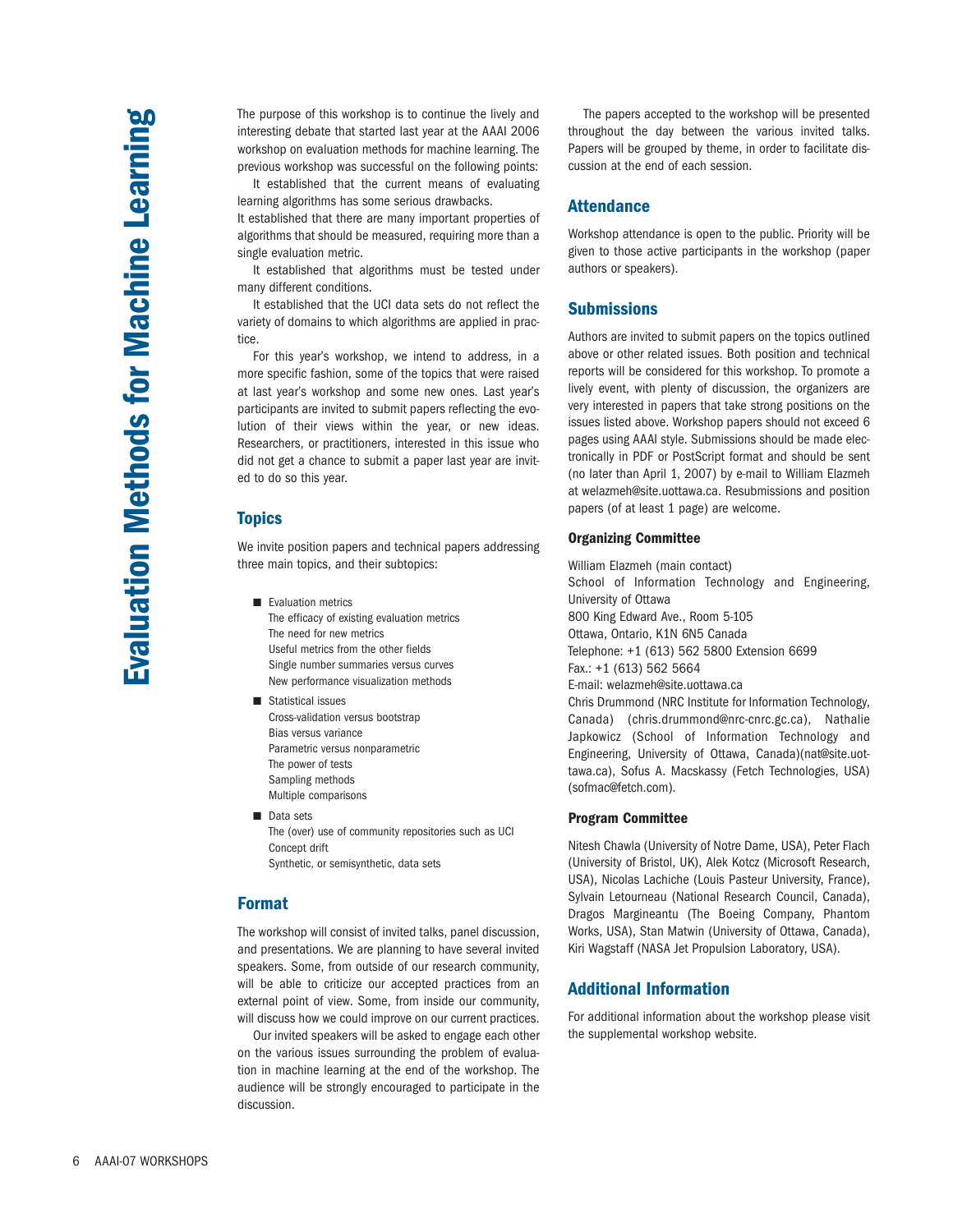Explanation has been widely investigated in disciplines such as artificial intelligence, cognitive science, linguistics, philosophy of science, and education. All these disciplines consider varying aspects of "explanation," making it clear that there are many different views of the nature of explanation. Both within AI systems and in interactive systems, the ability to explain reasoning processes and results can have substantial impact. Within the field of knowledgebased systems, explanations have been considered as an important link between humans and machines to increase the confidence of the user in the system's result, by providing evidence of how it was derived. In mixed-initiative problem solving, explanations exchanged between human and software agents may play an important role in communication between humans and software systems. Additional research has focused on how computer systems can themselves use explanations, for example to guide learning. This workshop aims to draw on multiple perspectives on explanation, to examine how explanation can be applied to further the development of robust and dependable systems and to illuminate system processes to increase user acceptance and feeling of control.

# **Topics**

Suggested topics for contributions (not restricted on IT views) include the following:

- Models for explanations
- Integrating application and explanation knowledge
- Explanation-awareness in applications
- Methodologies for developing explanation-aware systems
- Learning to explain
- Context-aware explanation
- Confidence and explanations
- Requirements and needs for explanations to support human understanding
- Explanation of complex, autonomous systems
- Cooperative explanation
- Explanatory aspects of argumentation

# **Submissions**

Workshop submissions will be electronic, in PDF format only, using a submission system on the workshop website. Papers must be written in English and not exceed 5 pages in AAAI style. Submissions are due no later than April 2, 2007. At least one author of each accepted paper must register for the workshop and present the contribution in order to be published in the workshop proceedings.

Those who would like to participate providing a live system demonstration should submit a proposal. A separate call for demos will be posted for details at the supplemental workshop website. Those who want to participate without a paper or demo submission should submit a brief synopsis of their relevant work.

## Attendance

Attendance will be limited to active participants only.

#### Organizing Committee

Thomas Roth-Berghofer (TU Kaiserslautern) (trb@dfki.unikl.de); Stefan Schulz (The e-Spirit Company GmbH) (schulz@e-spirit.de); David B. Leake (Indiana University) (leake@cs.indiana.edu); Daniel Bahls (DFKI GmbH) (bahls@dfki.uni-kl.de)

## Additional Information

For additional information about the workshop please visit the supplemental workshop website.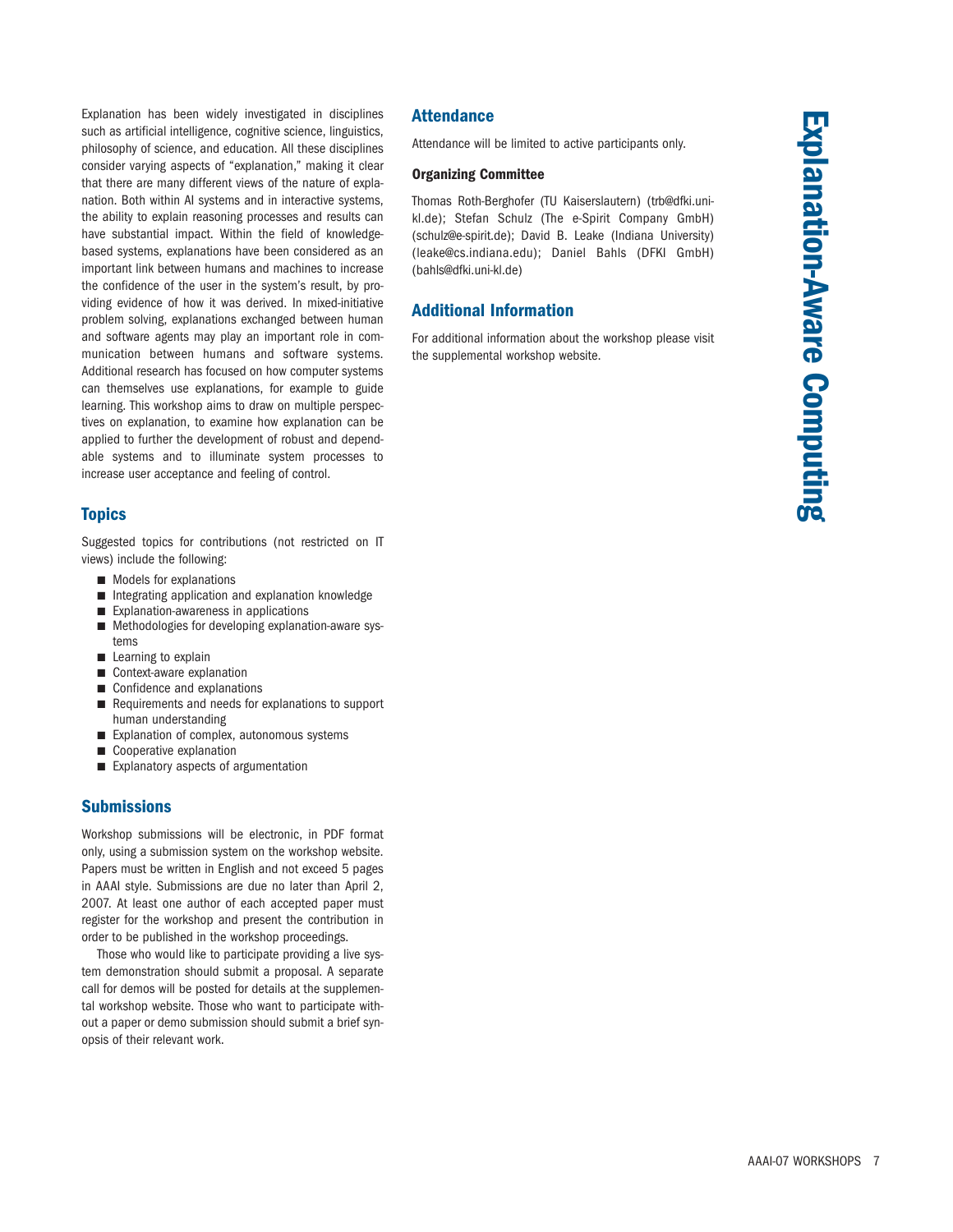Autonomous humanoid robots have begun to display levels of human-like behavior and appearance that call for responsible attention to important psychological, sociological, philosophical, and spiritual implications of humanrobot interaction (HRI). As ongoing commercial development of these robots makes human-robot interaction increasingly common, representatives of human culture even beyond the technical community need to engage HRI phenomena and seek clearer understanding of their potentially significant effects upon people. Moreover, artificial intelligence is maturing in ways that oblige its own technical community to examine the effects of HRI upon other components of human culture. It is plausible, for example, to anticipate that cumulative HRI experiences may produce novel and fundamental changes of the following kinds: altered concepts of human identity, human consciousness, human freedom, human society, human moral status, human moral responsibility, and human uniqueness.

Accordingly, this AAAI-07 workshop invites paper presentations and discussion of the foregoing kinds of potential changes among members of the artificial intelligence (AI) community, as well as participation and contributions from representatives of other areas such as psychology, sociology, philosophy, and theology. The basic objective of this workshop is to cultivate dialogue that will improve awareness and understanding of specifically human implications of HRI. The fact that this topic area has become timely and important makes it a worthwhile part of the Twenty-Second AAAI Conference on Artificial Intelligence (AAAI-07).

# Format

Presentation of papers to an audience of 25–75 attendees at AAAI-07 in Vancouver will be followed, during an afternoon session, by open discussion. Everyone invited to the workshop will have a background appropriate for participating in the discussion session, and all participants are invited to submit a paper. About 15 of the submitted papers will be accepted for presentation and inclusion in the workshop's AAAI technical report, and some also are expected to be accepted as poster papers.

## **Submissions**

Papers must be 5-7 pages in length, written in (or translated into) English, and submitted as attached Microsoft Word or PDF documents, in MLA style format, using "Submit Papers Here," under "AAAI-07 Workshop" on the GOOD STAR website. Accepted papers must be submitted in AAAI style.

#### Organizing Committee

Ted Metzler, Chair (tmetzler@okcu.edu) Wimberly School of Religion Oklahoma City University 2501 N. Blackwelder Oklahoma City, OK, 73106, USA Fax: (405) 208-6046 Tel: (405) 208-5511

Lundy Lewis (l.lewis@snhu.edu) Southern New Hampshire University Information Technology Department 2500 North River Road Manchester, NH 03106-1045 USA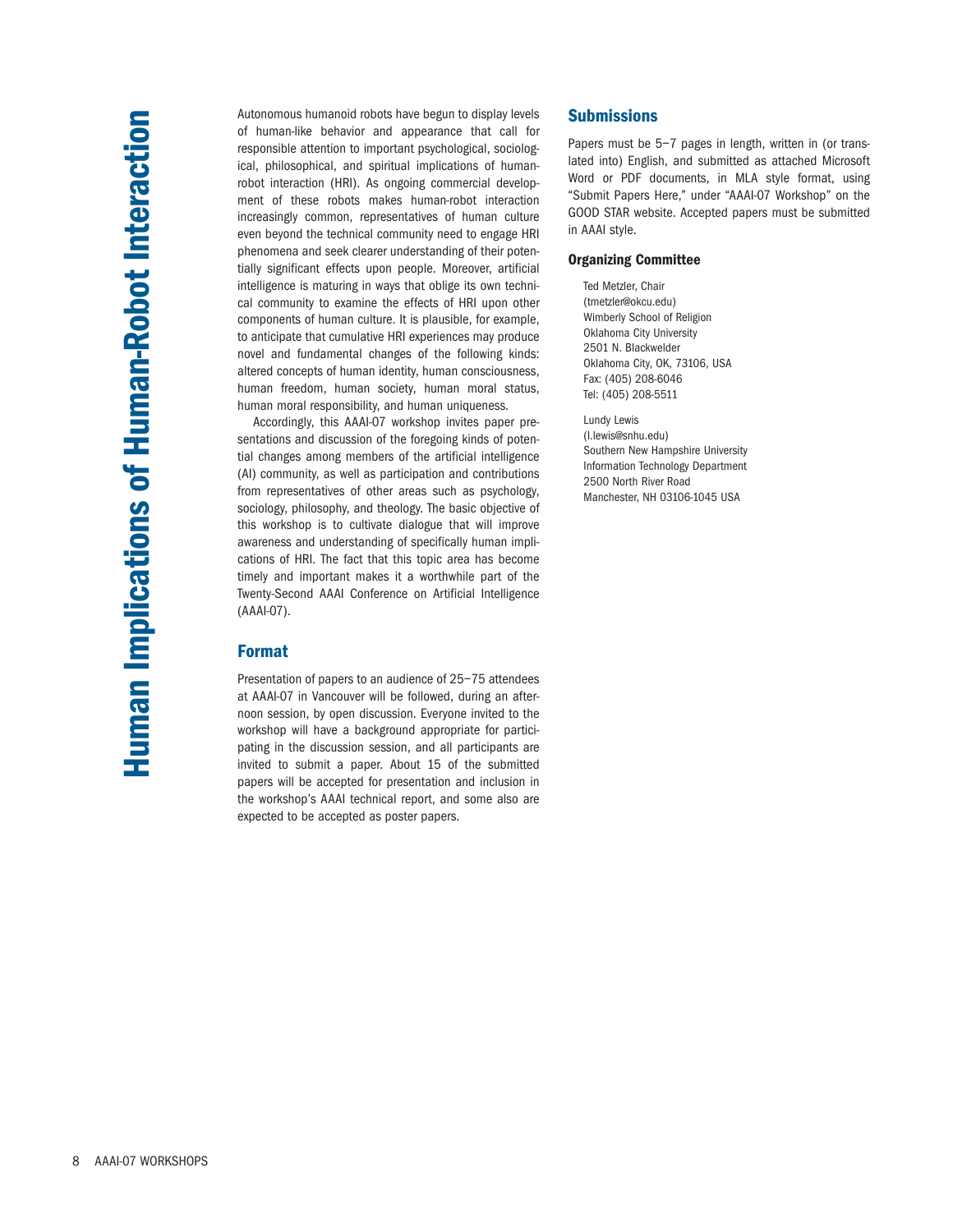Web personalization aims at providing individual users or user groups with a web experience that is specifically tailored to them. To achieve effective personalization, a variety of types of data must be harnessed, including the user profiles, web usage, content and structure, and domain knowledge. Efficient and intelligent techniques are needed to mine this data for actionable knowledge, and to effectively use the discovered knowledge to create user models. These techniques must address important challenges emanating from the size and the heterogeneous nature of the data itself, as well as the dynamic nature of user interactions with the web. These challenges include the successful integration of techniques from machine learning, information retrieval and filtering, databases, agent architectures, knowledge representation, data mining, statistics, and user modeling.

This workshop represents the fifth in a successful series of workshops that have brought together researchers and practitioners to foster an exchange of ideas, and to facilitate a discussion of current and emerging topics related to web intelligence, web mining, and personalization.

We invite original contributions in a variety of areas related to web personalization and recommender systems, including user modeling for personalization, user preference elicitation, personalization architectures and systems, privacy and security aspects, evaluation methodologies and metrics, and enabling technologies such as data mining, link analysis, and ontologies.

## **Submissions**

All submissions must be made electronically to workshop organizers. Please use AAAI style. Papers should be no more than 12 pages inclusive of all references and figures. All papers must be submitted in PDF. At least one author for each accepted paper is expected to attend the workshop. (All attendees must register.)

## **Attendance**

The workshop will be open to all those interested in attending.

#### Organizing Committee

Bamshad Mobasher (DePaul University, USA) (mobasher@cs.depaul.edu); Sarabjot Singh Anand (University of Warwick, UK) (S.S.Anand@warwick.ac.uk); Alfred Kobsa (University of California, Irvine, USA) (kobsa@uci.edu)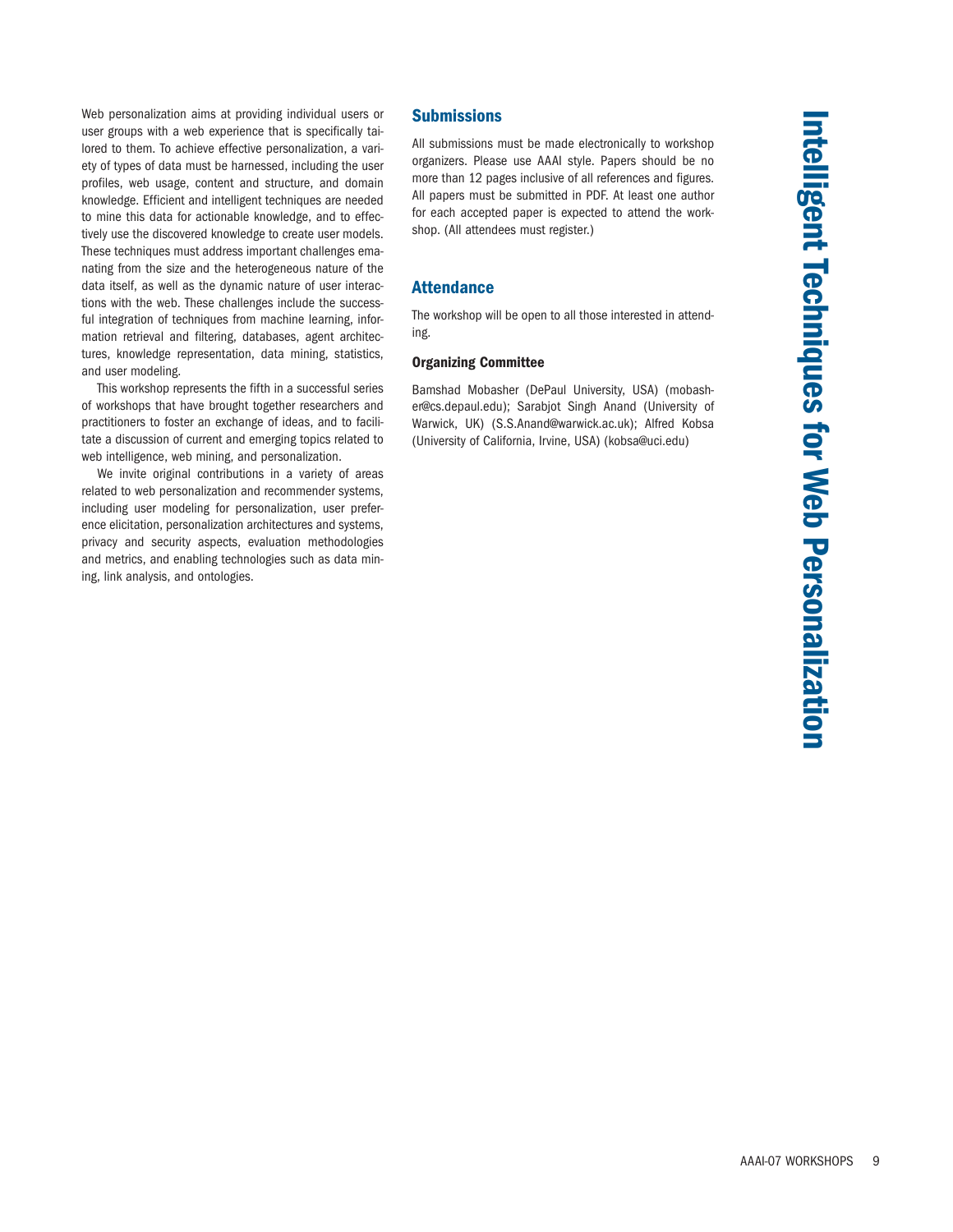The mobile robot workshop is an extension of the AAAI-07 robot program centered around the theme of "cultivating robotics through practice." Participants from the robot competition and exhibition will present highlights of their work at the workshop. Summarized below, the robot program includes an exhibition and three different challenges: semantic robot vision, human-robot interaction, and robot integration. Additionally, robotics paper contributors to AAAI will be encouraged to participate in the workshop to present technical specifics regarding implementation of their work. Specific rules and guidelines for the challenges and exhibitions will be posted to the robot program site. In the semantic robot vision challenge, robots are given a listing of objects that they must locate and recognize. This competition attempts to push the state of the art of semantic image understanding by requiring that robots make use of the wealth of unstructured image data that exists on the Internet today.

The human-robot interaction challenge will involve interacting with conference attendees to achieve a particular task in an unstructured environment. The goal is to entertain attendees using robots and to provide AI and robotics researchers a refreshing venue for demonstrating AI techniques for interactive, entertainment, and social robots.

The goal of the integration challenge is to integrate various existing algorithms and architectural components that have been developed independently within one architecture to produce a working system on a mobile robot that is robust, fault-tolerant, flexible, and easily adaptable to new tasks.

The mission of the robot exhibition is to demonstrate robotics research in a less structured environment than the competition challenges. In addition to research, exhibits that demonstrate how robotics can be used to enhance education in AI and other related courses are highly encouraged.

## Format

This workshop will be broken into hour-long sessions with four ten-minute presentations and a twenty-minute discussion and poster session. These sessions will be organized by challenge and then by relevant subfield to encourage discourse on the set of talks. Each presentation should include a very brief overview of the robot architecture, connections to larger research problems, key results, and lessons learned.

#### Attendance

Teams who receive travel support must attend and present at the workshop. All other participants and conferences attendees presenting robotics-related research are strongly encouraged to attend and present. Others interested in attending should contact the workshop chair.

## **Submissions**

Teams should submit a two-page conference abstract describing their work. Abstracts are reviewed by the cochairs and, if accepted, they will appear in the proceedings of the AAAI conference. A paper will be required within one month after the end of the workshop and will be published in the workshop technical report. Submit abstracts to forbes@cs.duke.edu and paul@cbis.ece.drexel.edu.

#### Workshop Chair

Chad Jenkins Department of Computer Science Brown University Box 1910 115 Waterman St., 4th Floor Providence, RI, USA 02912-1910 Telephone: 401.863.7600 Fax: 401.863.7657 E-mail: cjenkins@cs.brown.edu

#### Organizing Committee

Chad Jenkins (Brown University) (cjenkins@cs.brown.edu), Jeffrey Forbes (Duke University) (forbes@cs.duke.edu), Paul Oh (Drexel University) (paul@cbis.ece.drexel.edu).

## Additional Information

For additional information about the workshop please visit the supplemental workshop website (palantir.swarthmore.edu/aaai07).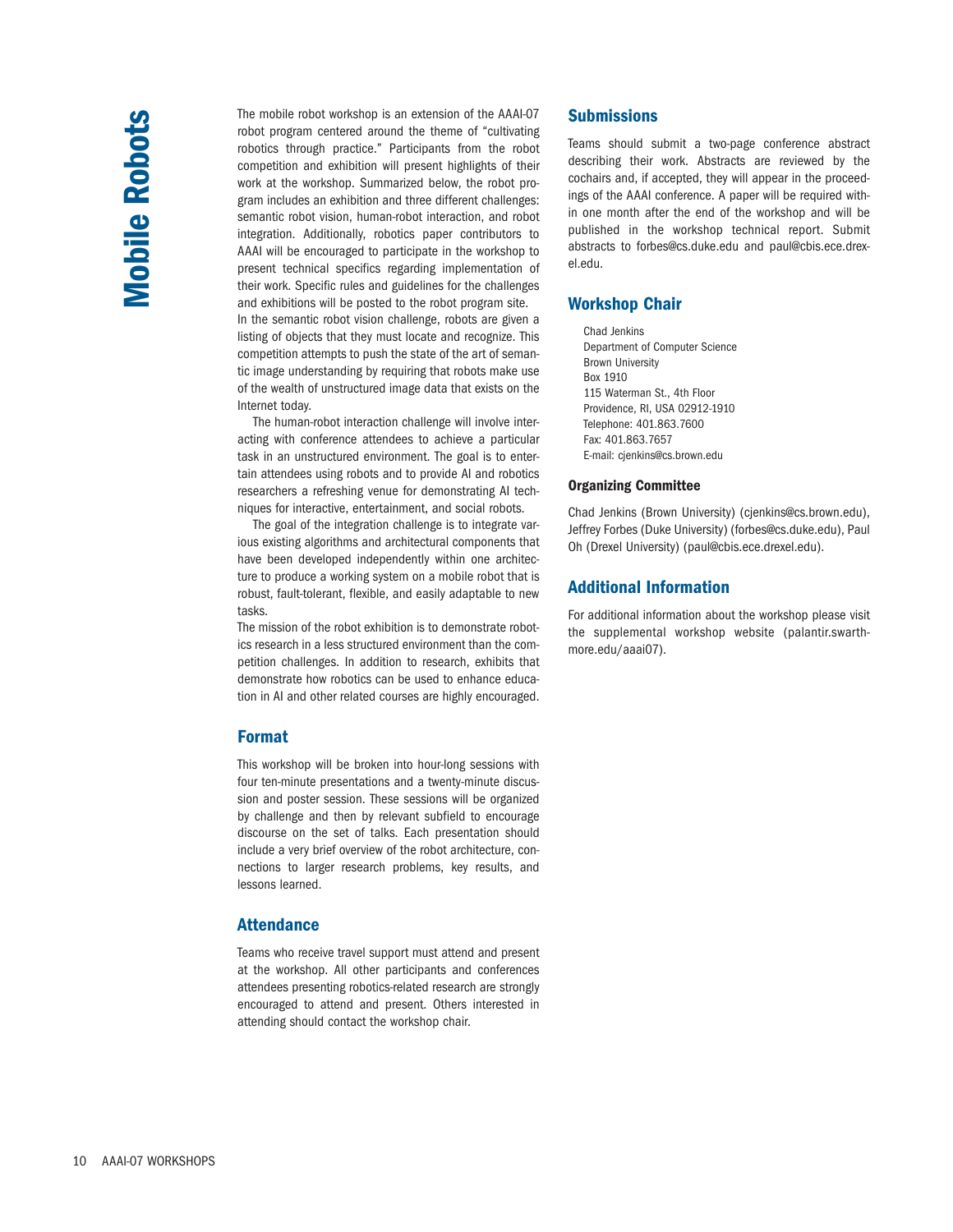Plan recognition, activity recognition, and intent recognition all involve making inferences about other actors from observations of their behavior, i.e., their interaction with the environment and with each other. The observed actors may be software agents, robots, or humans. This synergistic area of research combines and unifies techniques from user modeling, machine vision, intelligent user interfaces, human/computer interaction, autonomous and multiagent systems, natural language understanding, and machine learning. It plays a crucial role in a wide variety of applications including the following:

- Assistive technology
- Software assistants
- Computer and network security
- Behavior recognition
- Observation-based coordination in robots and software agents
- e-commerce and collaborative filtering

This widespread diversity of applications and disciplines, while producing a wealth of ideas and results, has unfortunately contributed to fragmentation in the field, as researchers publish relevant results in a wide spectrum of journals and conferences.

This workshop seeks to bring together researchers and practitioners from diverse backgrounds, to share in ideas and recent results. It will aim to identify important research directions and identify opportunities for synthesis and unification.

# **Topics**

Contributions are sought in the following areas of research:

- Plan, activity, intent, or behavior recognition
- Adversarial planning, opponent modeling
- Modeling multiple agents, modeling teams
- User modeling on the web and in intelligent user interfaces
- Acquaintance models
- Plan recognition and user modeling in marketplaces and ecommerce
- Intelligent tutoring systems (ITS)
- Machine learning for plan recognition and user modeling
- Personal software assistants
- Social network learning and analysis
- Monitoring agent conversations (overhearing)
- Observation-based coordination and collaboration (teamwork)
- Multi-agent plan recognition
- Observation-based failure detection
- Uncertainty reasoning for plan recognition
- Representations for agent modelling
- Modelling social interactions
- Inferring emotional states
- Programming by demonstration
- Imitation

Due to the diversity of disciplines engaging in this area, related contributions in other fields are also welcome.

#### Format

The workshop will consist of a series of research presentations, organized into topical sessions (topics to be decided based on submissions). An interdisciplinary panel is planned, seeking to highlight research contributions and challenges unifying and differentiating the different subareas.

#### **Submissions**

We welcome submissions describing either relevant work or proposals for discussion topics that will be of interest to the workshop. Submissions are accepted in PDF format only, in AAAI style. Submissions must be no longer than eight pages in length, including references and figures. Please e-mail submissions to cgeib@inf.ed.ac.uk

#### Organizing Committee

Christopher Geib, Cochair, University of Edinburgh (cgeib@inf.ed.ac.uk) and David Pynadath, ISI, Cochair (pynadath@isi.edu)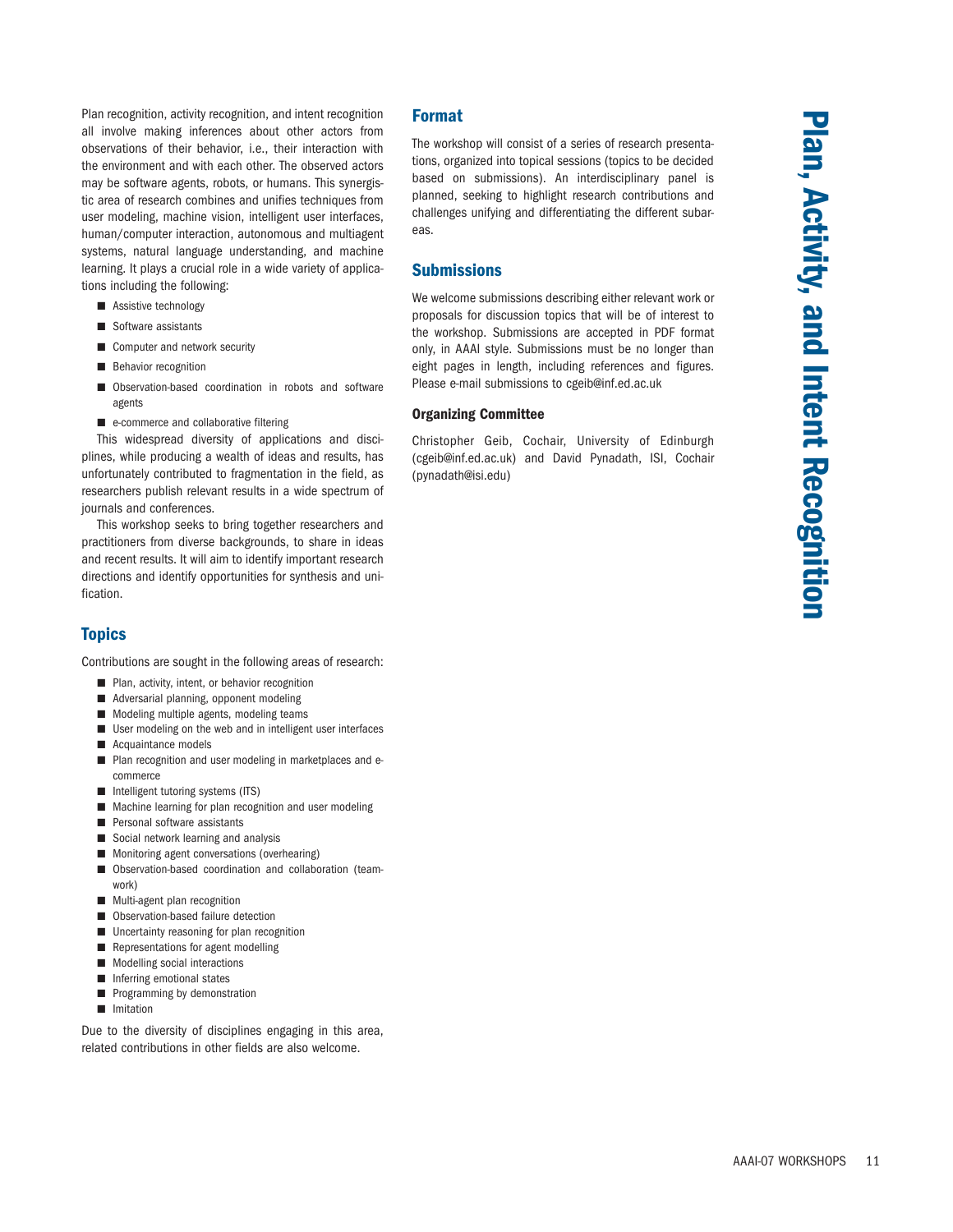Preferences guide human decision making from early childhood (for example, "which ice cream flavor do you prefer?") to complex professional and organizational decisions (for example, "which investment funds to choose?"). Preferences are essential for making intelligent choices in complex situations, for mastering large sets of alternatives, and for coordinating a multitude of decisions. Explicit preference models allow an agent to reason about its own and the other agent's behavior and to analyze and revise this behavior.

AI tasks often need new forms of preference handling beyond classic utility-based models. Recent work on preference handling in AI has consequently elaborated many new preference representation formalisms, as reflected by the publications at previous workshops on preference handling at AI conferences.

This workshop not only continues these innovations, but brings the results back to AI problems and explores the promise of preferences for AI challenges. It seeks to increase the scope of preference handling in AI and to attract researchers from all subfields of AI to discuss potential or existing AI applications of explicit preference models.

## **Topics**

The workshop investigates the new reasoning and problem solving capabilities of explicit preference models for all relevant subfields of AI, including multiagent systems, planning and robotics, vision and perception, natural language processing, knowledge representation and reasoning, constraint satisfaction and search, cognitive modeling and human interaction, and for AI-related fields such as social choice and consensus methods. Of particular interest are new emerging questions, for example the role of preferences for coordinating choices in multiple simultaneous tasks such as perception, reasoning, and action. Finding consensus among votes is another important topic arising in multiagent systems, data mining, and ontology formation (such as phylogenetic trees).

### Format

The workshop will consist of technical sessions including paper presentations and general (panel) dicussions of the potential of preferences for AI.

## Attendance

AI researchers interested in preference handling and their AI applications may submit a paper or a send a statement of interest in participation to the workshop chair.

## **Submissions**

We solicit electronic submissions of papers (5-8 pages in PDF, formatted in AAAI style) by e-mail to:

Ulrich Junker ILOGr 1681, route des Dolinesr F-06560 Valbonner Telephone: +33-492966201r Fax: +33-492966162r ujunker@ilog.fr

#### Organizing Committee

Jon Doyle (North Carolina State University) (Jon\_Doyle@ ncsu.edu), Judy Goldsmith (University of Kentucky) (goldsmi t@cs.uky.edu), Ulrich Junker (ILOG) (ujunker@ilog.fr), Jerome Lang (IRIT) (lang@irit.fr).

#### Program Committee

Tanya Berger-Wolf, Craig Boutilier, Ronen Brafman, Jim Delgrande, Jon Doyle, Judy Goldsmith, Christopher Healey, Eric Horvitz, Ulrich Junker, Jerome Lang, James Lester, Sheila McIlraith, Simon Parsons, Patrice Perny, Pearl Pu, Tuomas Sandholm, Robert Sloan, Neil Yorke-Smith, Nic Wilson.

## Additional Information

For additional information about the workshop please visit the supplemental workshop website (wikix.ilog.fr/wiki/bin/ view/PreferenceWS/AiPref07).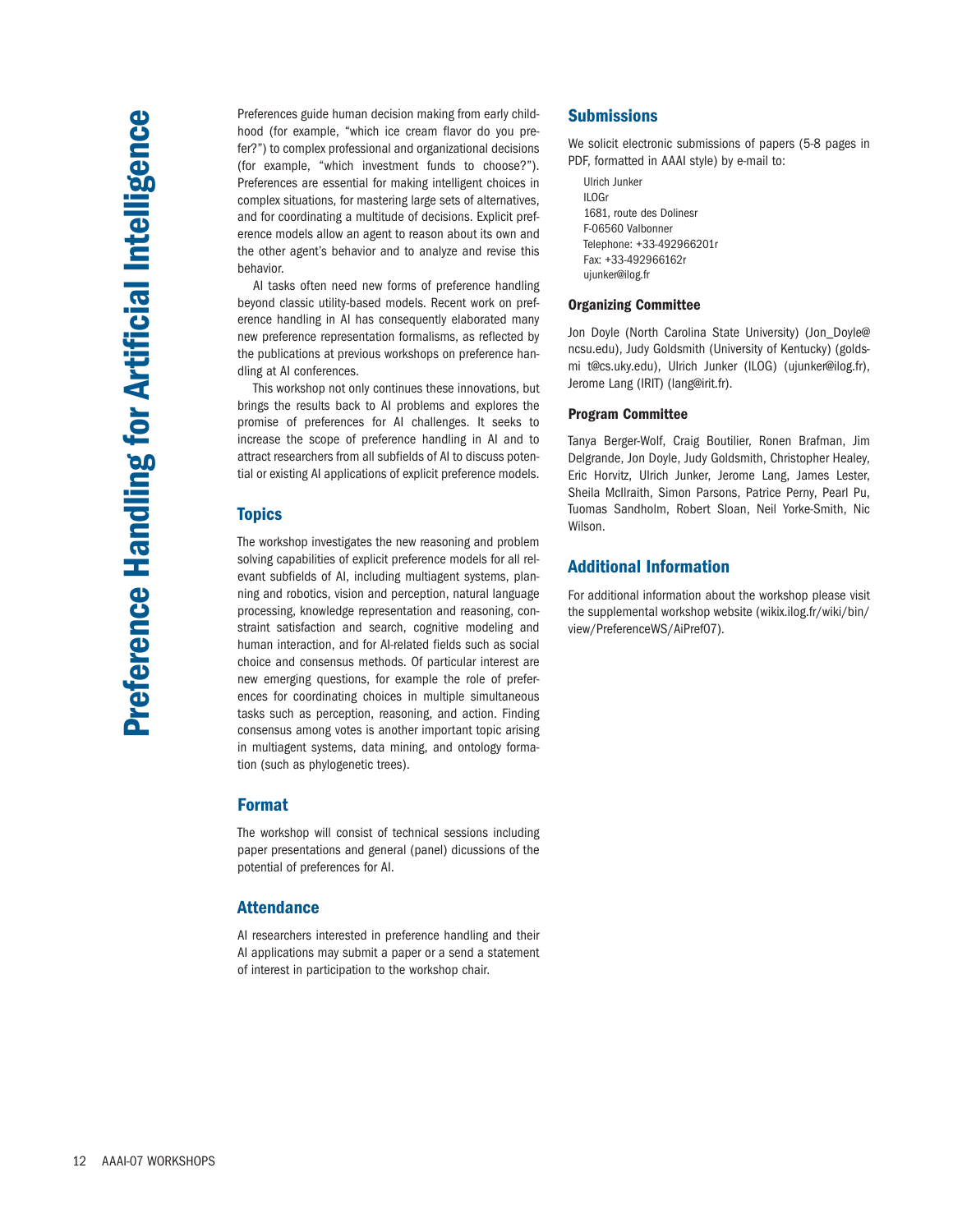In e-commerce environments, recommender systems are software applications that aim at supporting the online user in the decision-making and buying process. The main tasks of such a system typically include the elicitation of user preferences, the construction or update of the user model, hence the generation of a personalized buying proposal, or the provision of other types of information, which can be useful for the customer's decision-making process.

Today, with the increasing number of e-commerce environments on the Web, the demand for new approaches to intelligent product recommendation is higher than ever: There are more online users searching for information and purchasing items over the online channel. In fact there are more online channels, where in addition to he classical web, mobile devices are becoming more and more important. But, there are also more vendors, there are more products, and finally, the products and services offered on the online channels are becoming increasingly complex.

# **Topics**

The workshop will focus on new challenges in the area and the special themes of the workshop will include the following:

- Interactivity in conversational recommender systems, human computer interaction, preference elicitation issues, as well as natural language interaction and explanations
- Content-, knowledge-based, and hybrid approaches as well as knowledge acquisition strategies, self-adapting and learning systems
- Adaptive user interfaces, mobile applications, and personalization techniques
- Consumer behavior models, security and trust, psychological and sociological aspects
- Contextual and task-matched recommender interfaces and algorithms that move beyond a simple profile of user preferences to address the context and motivation behind user requests
- Evaluation approaches for recommender systems, practical applications, and case studies.

Submissions on collaborative approaches to recommendation, case studies, and experience reports, as well as research papers from related fields and disciplines (like human computer interaction, adaptive user interfaces, or decision support systems, or marketing and consumer behavior) with a strong link to recommender systems are welcome as well.

## Format

The workshop will comprise several focused paper sessions, scheduled in a way, which allows for ample time for discussion. The workshop will be opened with a 45-minute invited talk and end with a discussion about the grand challenges and the future research agenda in the field.

## **Submissions**

We invite the submission of the following

- Technical papers describing original research of up to 8 pages (in AAAI style), which will be presented at the workshop.
- Position papers of up to 2 pages to introduce attendees to the workshop audience. These papers should identify areas of current interest.
- Demonstration summaries of up to 2 pages that provide an overview of and references to a demonstration to be presented live during the workshop.

All accepted submissions will appear in the workshop technical report and will be made available to attendees in advance of the workshop. Contributions should be prepared in PDF format and should be sent by e-mail to Dietmar Jannach (dietmar.jannach@uni-klu.ac.at).

#### Organizing Committee

Dietmar Jannach (chair and main contact) University Klagenfurt dietmar.jannach@uni-klu.ac.at Universitätsstrasse 65 A-9020 Klagenfurt, Austria Telephone: 0043 463 2700 3757

Gediminas Adomavicius (University of Minnesota), Robin Burke (DePaul University, Chicago), Joseph A. Konstan (University of Minnesota), Francesco Ricci (Free University of Bozen-Bolzano), Alexander Tuzhilin (New York University

## Additional Information

For additional information about the workshop please visit the supplemental workshop website (forwarding-iwas.uniklu.ac.at/AAAI07-WS-Recommender-Systems).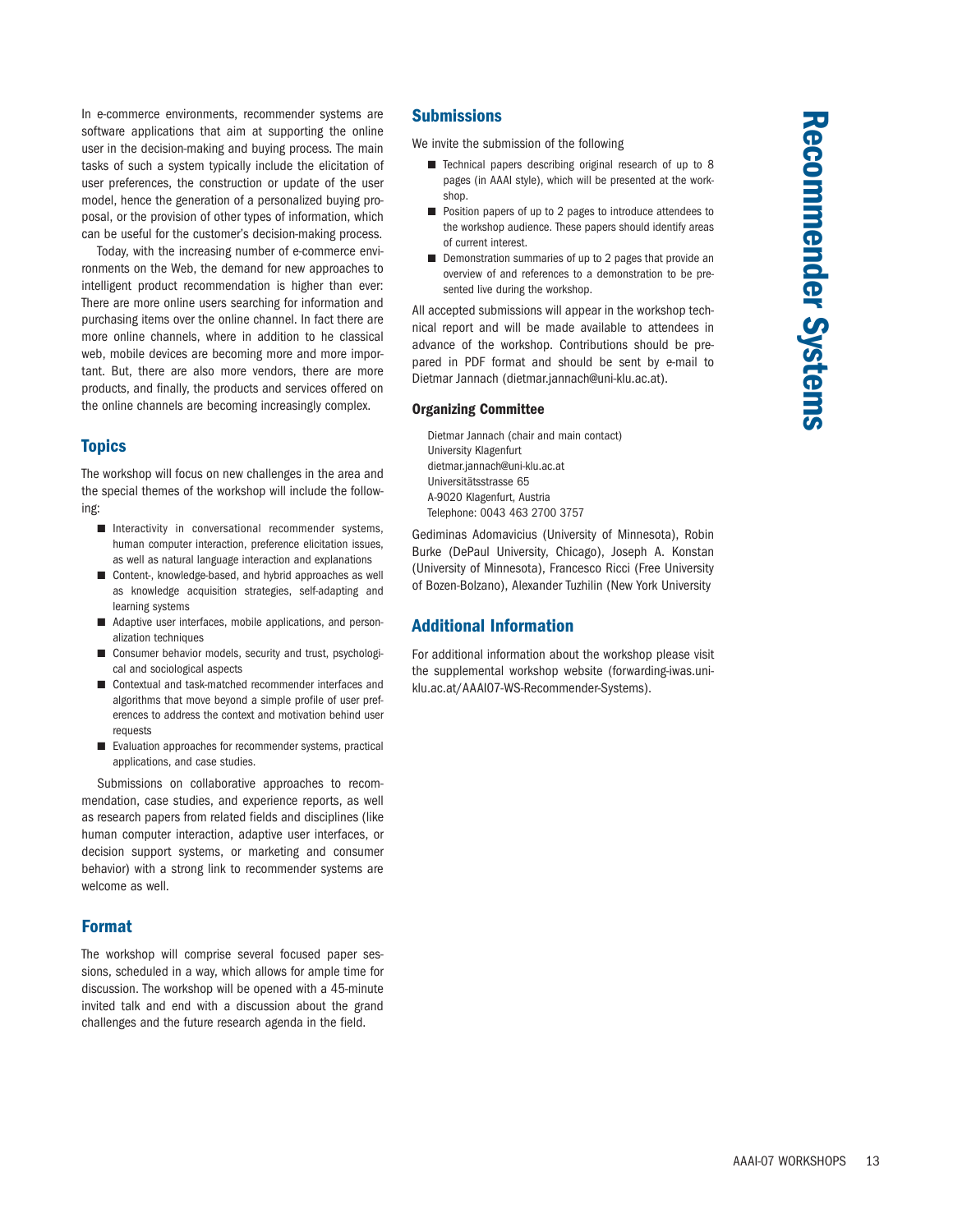As semantic technology has been gaining momentum in various e-Science areas (for example, W3C's new working group for semantic web and life science), it is important to offer semantic-based methodologies, tools, middleware to facilitate scientific knowledge modeling, logical-based hypothesis checking, semantic data integration and application composition, integrated knowledge discovery and data analyzing for different e-Science applications.

However, such a research area does not yet exist in a coherent form. As a new branch of artificial intelligence, semantic web researchers have largely focused on formal aspects of logic languages or general-purpose semantic application development, with less consideration of requirements from specific scientific areas. On the other hand, general science researchers are growing ever more dependent on the web, but they have no coherent agenda for exploring the emerging trends on the semantic web technologies. It urgently requires the development of a multidisciplinary field to foster the growth and development of e-Science applications based on the semantic technologies and related knowledge-based approaches. Following the success of SeS2006, this workshop aims to provide an interdisciplinary forum for researchers from both artificial intelligence including the semantic technology, and general science communities including the life science community.

### **Topics**

- Semantic e-science foundations: Knowledge representation for e-science Ontology engineering for e-science Knowledge integration for e-science Knowledge management for e-science Semantic data integration for e-science Semantic web services for e-science Complex e-science process management Complex semantic network
- Semantic e-Science applications: Semantic web for life science, and bio-med-informatics Semantic web for system and integrated biology Semantic web for translational medicine Complex biological semantic network. Semantic web for geography, environment and climate Semantic web for chemistry, physics, and mechanics Semantic web and digital libraries and scientific publication

## **Submissions**

We invite academic and industrial researchers and practitioners to submit original research papers, well-written surveys, or papers describing deployed systems to the workshop. The papers must not exceed 8 pages in length including references and should be prepared in AAAI style. The papers should be submitted using the submission system on the workshop website. Each paper will be reviewed by at least 2 members of the program committee.

#### Organizing Committee

Huajun Chen Yale Center for Medical Informatics Yale University, New Haven, CT 06520-8009, USA College of Computer Science Zhejiang University Hangzhou, 310027, CN

Yimin Wang Institute AIFB University of Karlsruhe 76128 Karlsruhe, Germany

Kei Cheung Yale Center for Medical Informatics Yale University, New Haven, CT 06520-8009, USA

Rudi Studer Institute AIFB University of Karlsruhe 76128 Karlsruhe, Germany

# Additional Information

For additional information about the workshop please visit the supplemental workshop website (neuroweb.med.yale. edu/ses2007).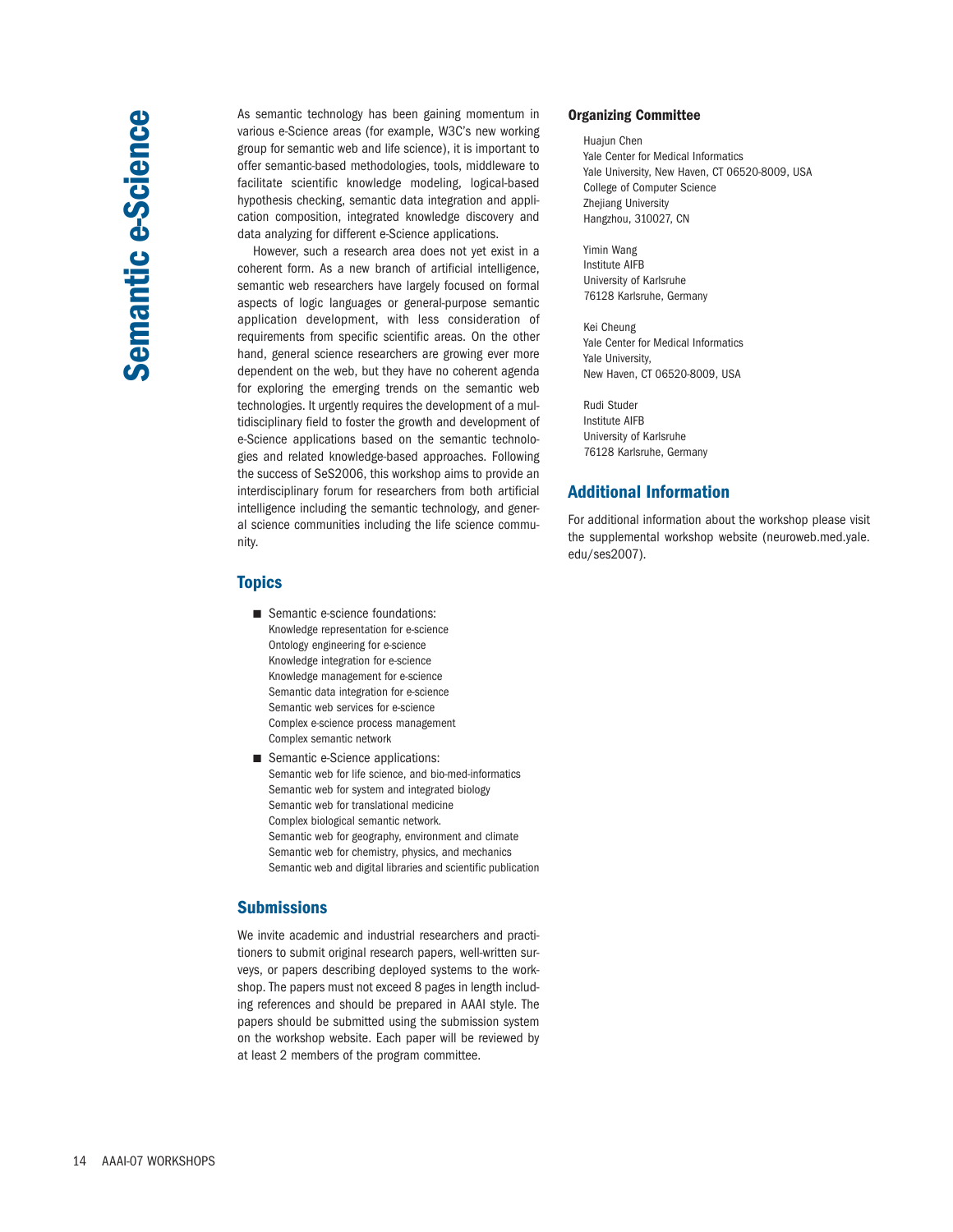The Spatial and Temporal Reasoning workshop is intended as a forum for discussion, exchange of points of view, assessment of results and methods, and as a source of dissemination and promotion of the newest advances in the area of spatial and temporal reasoning. Recent years have witnessed remarkable advances in some of the longstanding problems of the field (for instance, new results about tractability for spatial calculi, explicit construction of models, characterization of important subclasses of relations), as well as in the development of new areas (the appearance of new integrated spatio-temporal calculi is one example, as well as the development of multidimensional spatial calculi). Likewise, proposals have been made to remedy some of the weak points of the symbolic approach, by introducing fuzzy versions of classical calculi, or importing nonmonotonic techniques for dealing with incomplete information. At the same time, leaders in AI have sounded the need for solving real problems and making the work on representation and reasoning relevant to the real world.

## Format

The workshop consists of two parts, one part of original submissions and a second part of highlights, where the program committee of the workshop invites selected papers that have been published elsewhere in the preceding year to be presented and discussed again at the workshop. The idea is to give every workshop participant the opportunity to get updated about the latest trends and new landmark papers in the area of spatial and temporal representation and reasoning and to discuss these papers in detail.

## Attendance

Up to 40 participants will be selected to attend the workshop, contributing and participating in discussions. Accepted papers will be included in the workshop notes, which will be published in the AAAI technical report series. Screening will be based on reviews and relevance to the workshop goals.

# **Submissions**

Interested authors should format their papers according to the AAAI style for authors and should submit their paper by e-mail to Hans Guesgen. Papers should not exceed 10 pages and should be in the form of an extended abstract or complete research, survey, or position paper. Selection of participants will be based on relevance to the indicated focus of the workshop, clarity of the work submitted, and the strength of the research.

# Workshop Cochairs

Hans W. Guesgen (primary contact) Computer Science Department University of Auckland Private Bag 92019 Auckland, New Zealand hans@cs.auckland.ac.nz

Gerard Ligozat LIMSI, Universite Paris-Sud P.O. Box 133 91403 Orsay, France ligozat@limsi.fr

Jochen Renz RSISE, Australian National University Canberra ACT 0200, Australia jochen.renz@anu.edu.au

Rita V. Rodriguez CISE Computing Research Infrastructure (CRI) National Science Foundation 4201 Wilson Boulevard Arlington, VA 22230 rrodrigu@nsf.gov

# Additional Information

For additional information about the workshop, please visit the supplemental workshop website (cs.auckland.ac.nz/  $\tilde{\sim}$ hans/spacetime/aaai07strws).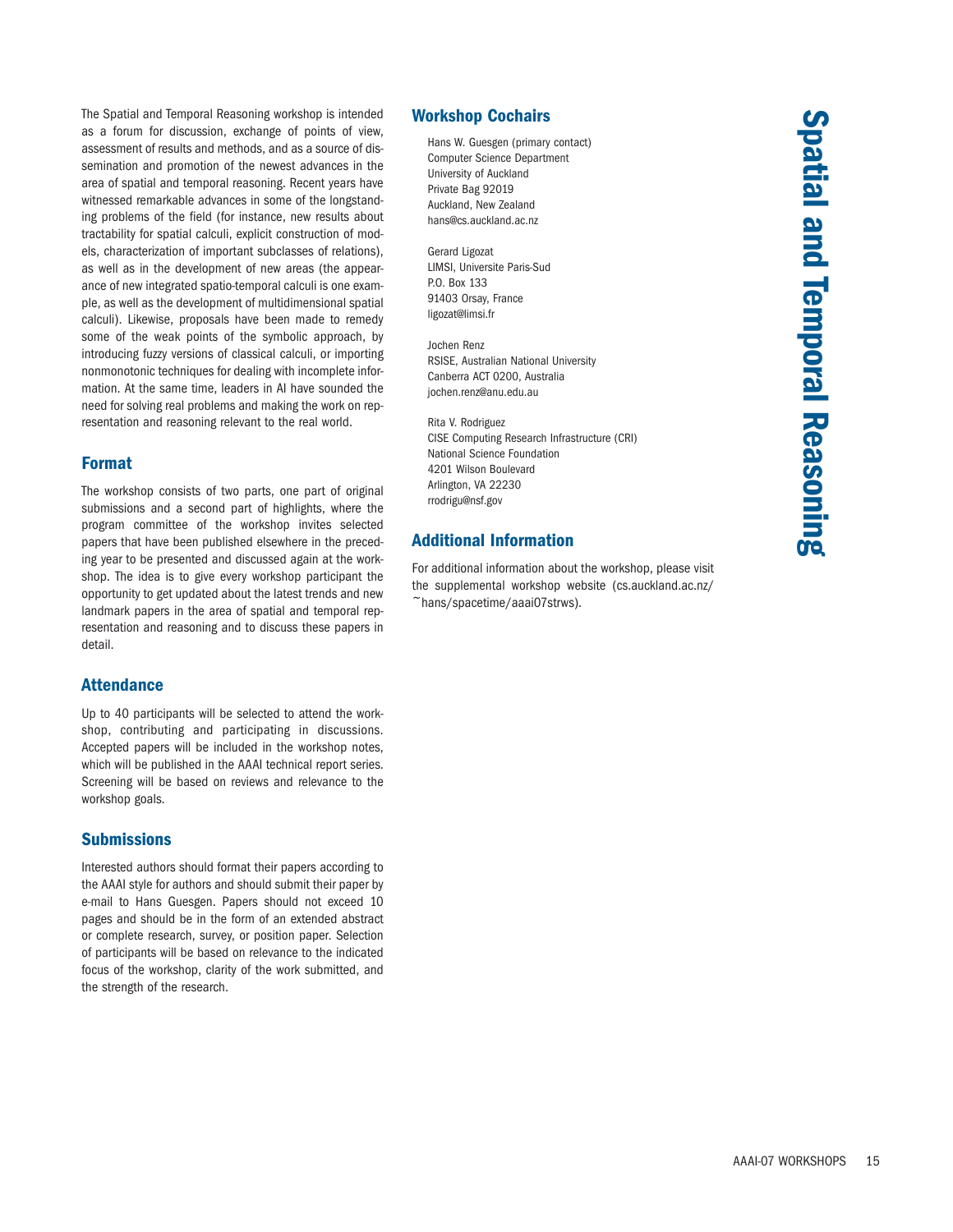Trading agents have become a prominent application area in artificial intelligence because of their potential benefits in electronic commerce, and because they present a stiff challenge to models of rational decision-making. A wide variety of trading scenarios and agent approaches have been studied, creating a broad and rich research area. This workshop will focus on the design and evaluation of trading agents. Papers on trading agent architectures, decisionmaking algorithms, theoretical analysis, empirical evaluations of agent strategies in negotiation scenarios, and game-theoretic analyses, are all within the scope of the workshop.

This workshop will be held in conjunction with the 2007 Trading Agent Competition (TAC-07), with finals held during AAAI-07, but paper submissions need not be directly related to TAC. In fact, we encourage submissions related to other trading scenarios.

#### Format

The workshop will be held Monday, July 23, 2007. We expect to accept 9-–10 papers for 20-minute presentations, and a few for poster presentation. In addition to the technical papers, we will reserve time during the day for presentations or panels related to the ongoing TAC-07 competition. Attendance at the workshop will be limited to about 75.

## **Submissions**

Papers should be about 8 two-column pages. Manuscripts must be in English, in either PostScript or PDF format. Papers must be formatted in AAAI style. Submissions should be sent by e-mail to jcollins@cs.umn.edu.

# Workshop Chair

John Collins University of Minnesota Department of Computer Science and Engineering 200 Union Street SE Minneapolis MN 55455

#### Program Committee

Ken Brown (University College Cork), Maria Fasli (Essex University), Shaheen Fatima (University of Liverpool), Enrico Gerding (University of Southampton), Amy Greenwald (Brown University), Sverker Janson (Swedish Institute of Computer Science), Wolfgang Ketter (Erasmus University Rotterdam), Kate Larson (University of Waterloo), Pericles A. Mitkas (Aristotle University of Thessaloniki), Tracy Mullen (Penn State University), Benno Overeinder (Vrije Universiteit Amsterdam), Julian Padget (University of Bath), David Pardoe (University of Texas at Austin), Simon Parsons (Brooklyn College, City University of New York), Juan Antonio Rodriguez Aguilar (IIIA-CSIC, Catalonia), Alex Rogers (University of Southampton), Jeffrey Rosenschein (Hebrew University of Jerusalem), Norman Sadeh (Carnegie Mellon University), Alberto Sardinha (Carnegie Mellon University), Peter Stone (University of Texas at Austin), Ioannis A. Vetsikas (University of Southampton), Michael Wellman (University of Michigan), Dongmo Zhang (University of Western Sydney), Haizheng Zhang (Penn State University

## Additional Information

For additional information about the workshop and previous TADA workshops, please visit the supplemental workshop website (tac.cs.umn.edu/tada07).